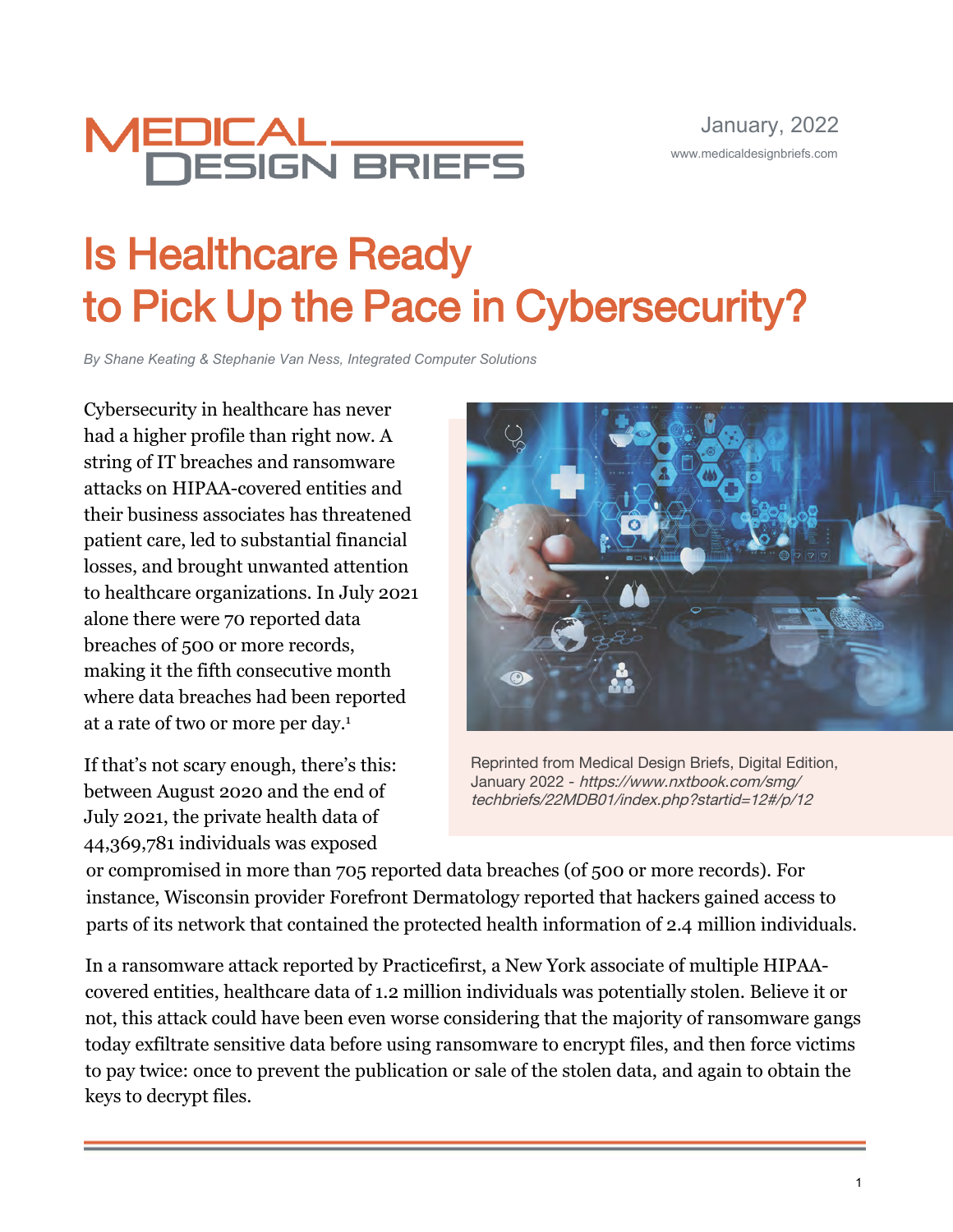# Swift Change is Needed

In this environment, healthcare organizations face very difficult choices in balancing patient protection with financial demands. Costs for insurance against cyber risks have skyrocketed as attacks have escalated. Organizations' effectiveness in counteracting these threats affect their costs, both in terms of actual incidents and in terms of insurance costs, so new approaches to cybersecurity are warranted.

Historically, cybersecurity for medical devices and medical networks has been weak, and the healthcare industry in general has been conservative in adopting new technologies. But this approach is no longer adequate. For this reason, the Cybersecurity and Infrastructure Security Agency has issued new guidance to help combat this rise in "double extortion" ransomware attacks, offering best practices for preventing cyber threat actors from gaining access to networks, detailing measures to ensure sensitive data are protected, and outlining procedures to follow when responding to a ransomware attack.<sup>2</sup> Additionally, The National Institute of Standards and Technology has updated its cybersecurity guidance on building resilient computer networks.<sup>3</sup>

#### End-to-End Cybersecurity

With the average cost of a healthcare data breach around \$7.1 million, it is essential to protect critical assets.<sup>4</sup> The most effective way to counteract today's threats is by taking an end-to-end view and locking down everything, including PHI (Protected Health Information) and PII (Personally Identifiable Information). How? By securing the entire network and keeping data safe as it traverses from the "edge," where people are interacting with real devices, all the way to the cloud, where data is increasingly being sent for further processing and analysis.

"The cost of data breaches in fines and damages is directly related to the extent of measures taken to protect data. It is essential that organizations take every possible precaution to safeguard protected data."

### Cybersecurity at the Edge

Medical devices are becoming more connected every day, and are definitely here to stay analysts forecast growth rates of 29 percent in the IoMT (Internet of Medical Things) market.<sup>5,6</sup> Devices that remotely monitor patients, sense glucose levels, measure heart rates, even check hand hygiene — the medical IoT has it all. And users have grown accustomed to the convenience these devices deliver with features like cloud-connectivity, wireless/Bluetooth connectivity, and automatic OTA software updates.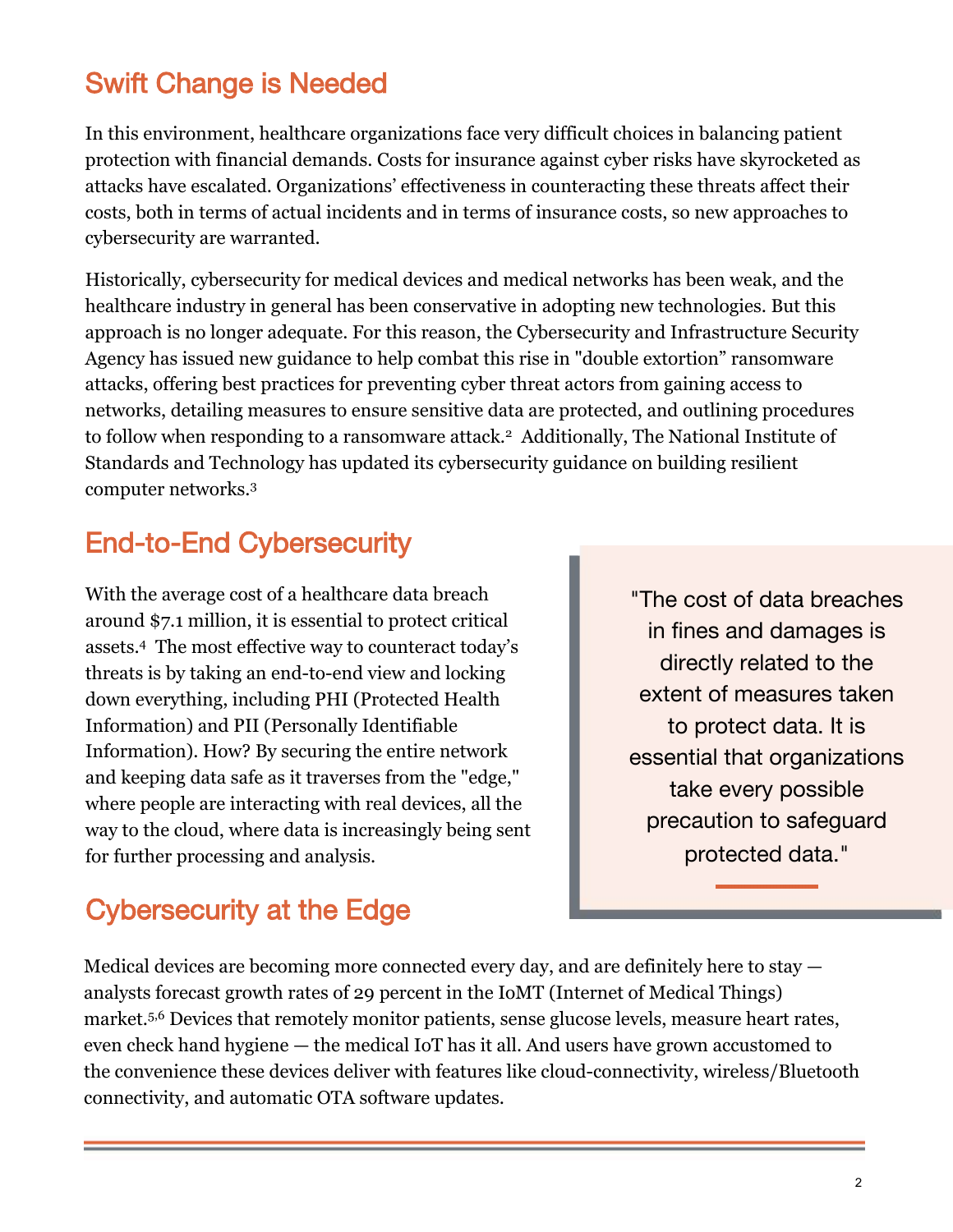While IoT and Software as a Medical Device (SaMD) devices that patients or practitioners can interact with in a home or institutional setting can conveniently meet patients' needs, they can be irresistible to a cybercriminal. Not only does this huge volume of devices contain valuable data, each individual unit also provides a potential route into an organization's network.

In recent years, myriad devices have been compromised, including baby heart monitors, cardiac devices, and webcams. Security vulnerabilities have impacted hundreds of thousands of devices - a problem that has only grown in light of the pandemic, which has caused large numbers of devices, as well as workers, to migrate to people's homes where networks are even more vulnerable.

Since edge devices typically have less security, are on riskier parts of a network, and have users who are less knowledgeable about good password security (and security measures in general), the manufacturer's efforts to maintain device security should start here.

# Securing a Medical Device

Most consumers would expect credit card terminals to incorporate the most advanced cybersecurity measures since they process high volumes of sensitive financial data. To that end, credit card terminals have a hardware root-of-trust, ensuring that all critical assets are protected in a way that attackers cannot see anything by snooping memory while the device is in operation. Additionally, all software updates for these devices must be encrypted and signed. Makes sense.

But when it comes to our health data and the individual medical devices that we rely on to keep us healthy, security is often lacking. Fortunately, that is changing and the latest medical devices are adopting these important security features. And new devices without adequate cybersecurity will face an uphill (if not impossible) battle to win FDA approval.

Cybersecurity features that in the past were considered too weighty for a medical device are no longer a nice-to-have, they are required. Encrypted updates are but one example. It is very difficult to predict the kind of vulnerabilities that may be discovered in OTS (off-the-shelf) software and new problems are found on an ongoing basis. Being able to react to new software issues by securely updating the device is an essential part of a manufacturer's response in today's threat landscape.

# Securing Your Device's Data Doesn't End with the Device Itself

Beyond protecting your device, it is likely you will also need cloud connectivity. Moving customer PHI from the device to the cloud (and back) must be secured. Thankfully, cloud